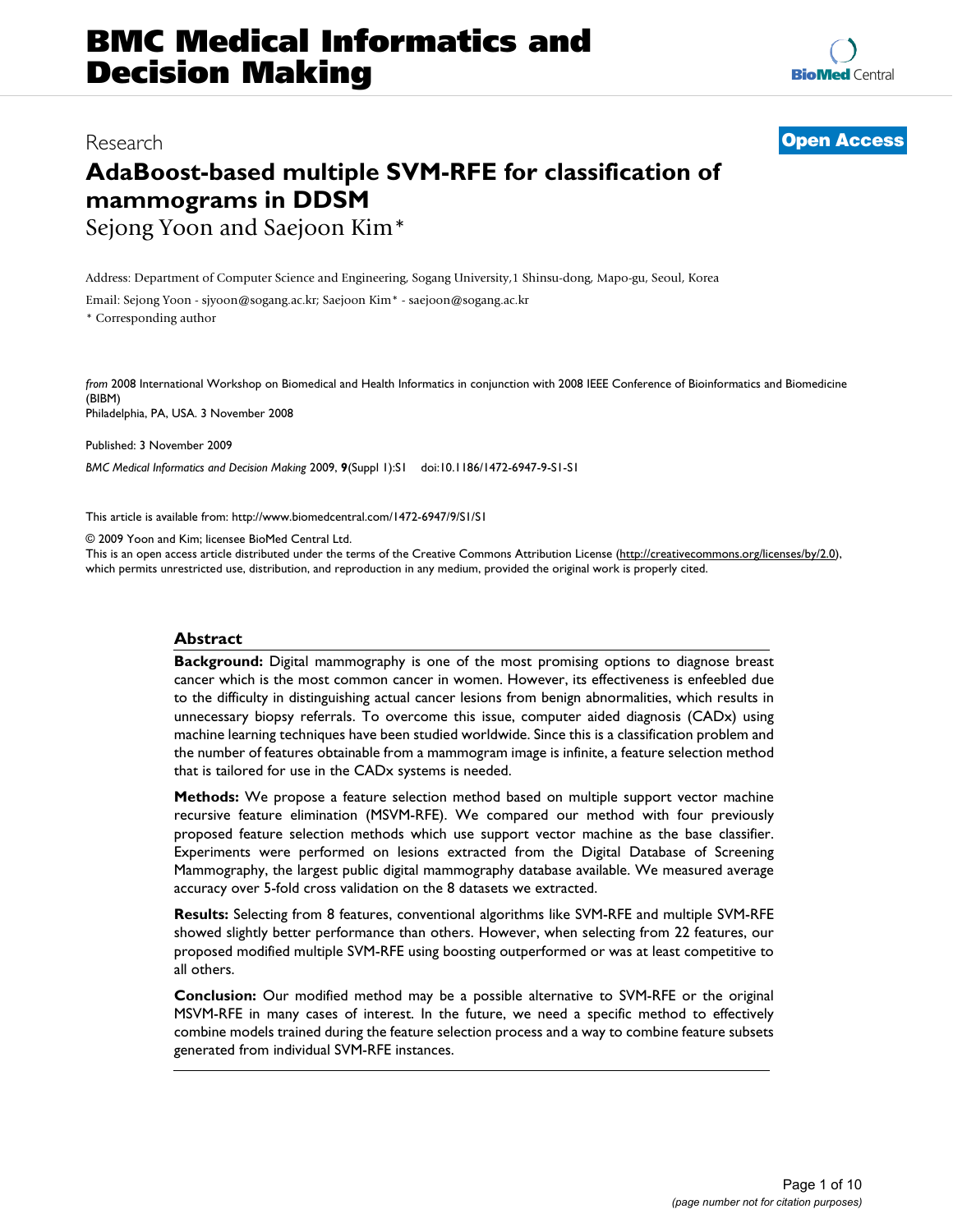#### **Background**

Applications of artificial intelligence and machine learning techniques in medicine are now common and computer aided diagnosis (CADx) systems are one of those successful applications. Breast cancer, the most common cancer in women and second largest cause of death [1], is the disease which CADx systems are expected to be employed most successfully. To apply CADx systems, various imaging methods are available to reflect the inside tissue structure of breasts. Digital mammography using low-dose x-ray is one of those methods and is the most popular one worldwide. It has advantages over other methods such as sonar or magnetic resonance imaging (MRI) due to low cost and wide availability [2]. With digital mammography devices, doctors are able to find abnormal lesions which cannot be recognized using clinical palpation on breasts. CADx systems are applied on those images to detect and diagnose abnormalities. Since the early detection of breast cancer is important to ensure successful treatment of the disease, recent advances in research community have concentrated on improving the performance of CADx systems. Improvements in CADx systems can be obtained by solving two classification tasks: (1) detect more abnormalities or (2) distinguish actual malignant cancers from benign ones. Detecting abnormalities from a digitized mammogram is a relatively easy task and many improvements have been achieved while the latter is still a major area of research [3]. To achieve better performance, both classic and modern machine learning approaches such as Bayesian networks [4], artificial neural networks [5,6] and support vector machines (SVMs) [5,7] have been applied. However, the performance of CADx systems is still not as high as required for practical usage. This problem can be partially solved by using a better feature selection method that optimally fits to the mammogram classification problem [3].

We propose a new feature selection method for SVMs in this paper. Our method is based on SVM-Recursive Feature Elimination (SVM-RFE) [8] and its ensemble variant Multiple SVM-RFE [9]. We have conducted a comparison of the classification performance with baseline methods and two other SVM-RFE based feature selection methods, JOIN and ENSEMBLE, proposed by other groups [10]. To compare performances of methods, we prepared a dataset consisting of mass and calcification lesions extracted from Digital Database of Screening Mammography (DDSM) [11], the largest publicly available mammogram database.

### **Methods**

#### *Notations*

Let us suppose that a data set consists of  $N$  examples  $\mathbf{x}_1$ ,...,  $\mathbf{x}_N$  each of which has *P* features  $\{1,..., P\}$ .

Let  **be the** *n***-th example where** *n* **∈ {1,...,** *N*}, and the *i*-th feature value,  $i \in \{1,..., P\}$ , of the *n*-th example is denoted by *xi*, *n*. Class labels of the *N* examples will be denoted by  $\mathbf{y} = (y_1, \dots, y_N)$ .

In this paper, we only consider a binary classification problem because we are interested in distinguishing benign and malignant examples. Overall, the labeled data set is expressed as  $\{({\bf x}_1, y_1),..., ({\bf x}_N, y_N)\}.$ 

#### *SVM*

SVM is one of the most popular modern classification methods. Based on the structural risk minimization principal, SVM defines an optimal hyperplane between samples of different class labels. The position of the hyperplane is adjusted so that the distance from the hyperplane to a nearest sample, or margin, is maximized.

Moreover, if the SVM cannot define any hyperplane that separates examples in linear space, it can use kernel functions to send examples to any kernel space where the hyperplane can separate examples. Although we can use any kernel function meeting Mercer's Theorem for SVM, we consider widely-used the linear and Gaussian radial basis function (RBF) kernels only in this research.

#### *SVM-RFE*

SVM is a powerful classification method but it has no feature selection method. Therefore, a wrapper-type feature selection method, SVM-RFE, was introduced [8]. SVM-RFE generates ranking of features by computing information gain during iterative backward feature elimination. The idea of information gain computation is based on Optimal Brain Damage (OBD) [12]. In every iterative step, SVM-RFE sorts the features in working set in the order of difference of the obejective functions and removes a feature with the minimum difference. Defining *IG*(*k*) as information gain when *k*-th feature is removed, overall iterative algorithm of SVM-RFE is shown in Algorithm 1.

#### *ENSEMBLE and JOIN*

SVM-RFE [8] has two parameters that need to be determined. The first parameter decides how many features should be used to obtain best performance. The second parameter specifies what portion of features should be eliminated in each iteration. To resolve this issue, a simple approach can be easily

**Algorithm 1** SVM-RFE

**Require**: Feature lists *R* = [] and *S* = [1,..., *P*]

- 1: while  $S \neq \lceil \cdot \rceil$  do
- 2: Train a SVM with features in *S*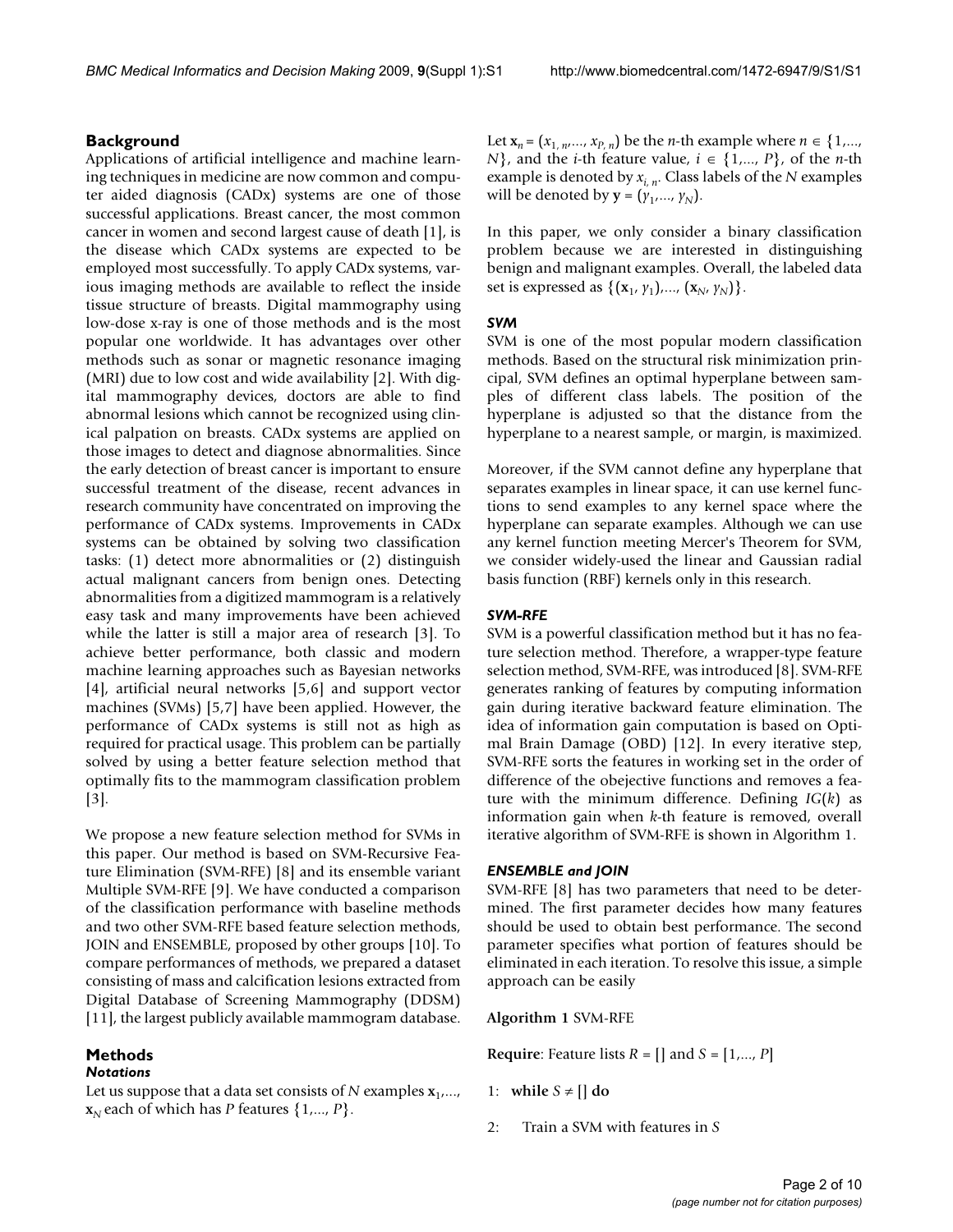3: **for all** *k*-th feature in *S* **do**

4: Compute *IG*(*k*)

5: **end for**

6:  $e = \arg \min_k (IG(k))$ 

7:  $R = [e, R]$ 

- 8:  $S = S [e]$
- 9: **end while**
- 10: **return** *R*

implemented. First, we separate given training set into a partial training set and a hold-out set. Then, we apply Algorithm 2 with some parameter 'threshold'.

Score of each feature subset  $R_0$  is computed as

$$
score(R_o) = err(R_o) + || R_o || / P
$$

where  $err(R_0)$  is the error of SVM trained using  $R_0$  and tested with hold-out set. Using this method, we can obtain a feature subset *R* which yields reasonably small amount of error on trained dataset. Utilizing this algorithm as base, Jong et al. [10] proposed two methods, ENSEMBLE and JOIN to combine multiple rankings generated by SVM-RFE as in Algorithm 3 and 4.

In this paper, we used 25% of training set as hold-out set and used same sets of thresholds and cutoffs as in [10], i.e., {0.2, 0.3, 0.4, 0.5, 0.6, 0.7} and {1, 2, 3, 4, 5}.

**Algorithm 2** SVM-RFE(threshold)

**Require:** Ranked feature lists  $R = \iint_R R_i = \iint_R \text{ where } i = 1, \ldots, k$ *P* and *S'* = [1,..., *P*]

1:  $i = 1$ 

2: while  $S' \neq \iint d\theta$ 

3: Train an SVMs using a partial trainset with features in *S'*

- 4: **for all** features in *S'* **do**
- 5: Compute ranking of features as in SVM-RFE

6: **end for**

7:  $R_i = S'$ 

8: Eliminate threshold percent of lesser-important features from *S'*

- 9:  $i = i + 1$
- 10: **end while**

11:  $R = R_0$  where  $R_0$  yields minimum score on hold-out set.

12: **return** *R*

Algorithm 3 ENSEMBLE $(v_1, v_2, \ldots, v_k)$ 

- 1: **for** threshold  $v \in \{v_1, v_2, ..., v_k\}$  do
- 2:  $R_v = \text{SVM-RFE}(v)$
- 3: **end for**

4: **return** a majority vote classifier using SVMs trained by  $R_{v_1}, \ldots, R_{v_k}$ .

Algorithm 4 JOIN(cutoff,  $v_1$ ,  $v_2$ ,...,  $v_k$ )

- 1: **for** threshold  $v \in \{v_1, v_2, ..., v_k\}$  **do**
- 2:  $R_v = \text{SVM-RFE}(v)$
- 3: **end for**

4: *R* = features selected at least cutoff times in  ${R_{v_1}, ..., R_{v_k}}$ 

5: **return** a SVM trained with *R*

#### *Multiple SVM-RFE with bootstrap*

Multiple SVM-RFE (MSVM-RFE) [9] is a recently introduced SVM-RFE-based feature selection algorithm. It exploits an ensemble of SVM classifiers and cross validation schemes to rank features. First, we make *T* subsamples from the original training set. Then, supposing that we have *T* SVMs trained using different subsamples, we calculate the corresponding discriminant information gain associated with each feature of each SVM. To compute this information gain, we use the same method as in SVM-RFE [8]. Exploiting the objective function of SVM, and its Lagrangian solution  $\lambda$ , we can derive a cost function

$$
J = (1/2)\lambda^{\mathrm{T}}H\lambda = \lambda^{\mathrm{T}}1
$$

where **H** is a matrix with elements  $\gamma_q \gamma_r K(\mathbf{x}_{q'} | \mathbf{x}_r)$  and 1 is a *N* dimensional vector of ones while  $K(\cdot)$  is a kernel func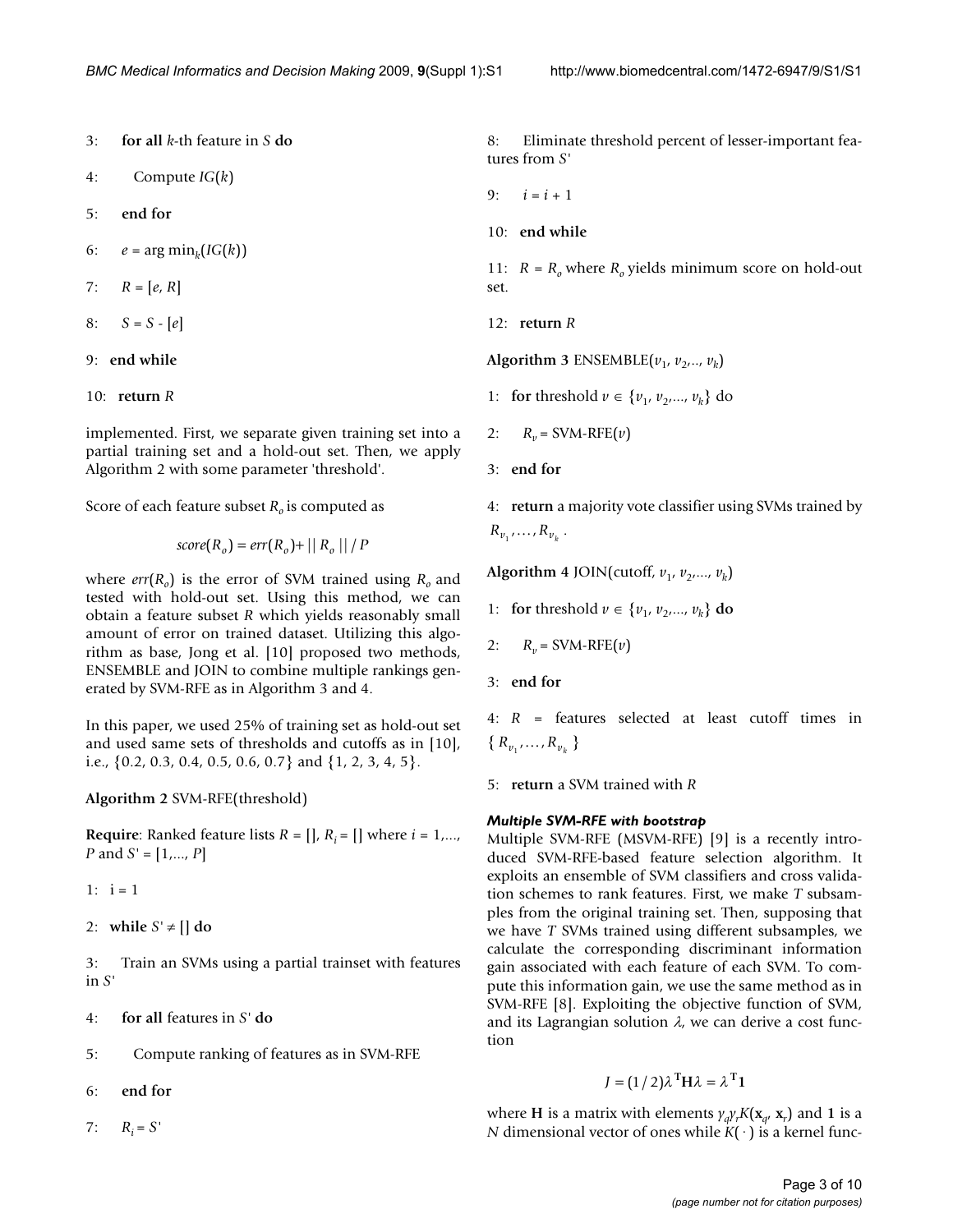tion and  $1 \leq q, r \leq N$ . Since we are looking for the subset of features that has the best discriminating power between classes, we compute the difference in cost function for each elimination of *i*-th input feature, leaving Lagrangian multipliers unchanged. Therefore, the ranking for the *i*-th feature of *j*-th SVM can be defined as

$$
DJ_{ji} = (1/2)\lambda_j^{\mathrm{T}} H \lambda_j - (1/2)\lambda_j^{\mathrm{T}} H(-i)\lambda_j.
$$

where **H**(-*i*) denotes that *i*-th feature was removed from all elements in **H**. Then, considering *DJj* as a weight vector of features for *j*-th SVM, we normalize all *T* weight vectors such as *DJj* = *DJj* /||*DJj* ||. This gives us *T* weight vectors each with *P* elements. Here, each element in the vector stands for a information gain achieved by eliminating the corresponding feature. After normalizing weight vectors for each SVM, we can compute each feature's ranking score

$$
c_i = \mu_i / \sigma_i
$$

with  $\mu_i$  and  $\sigma_i$  defined as:

$$
\mu_{i} = (1/T) \sum_{j=1}^{T} D J_{ji}
$$

$$
\sigma_{i} = \sqrt{\sum_{j=1}^{T} (D J_{ji} - \mu_{i})^{2} / (T - 1)}
$$

The algorithm then applies this method to the training set with *k*-fold cross validation scheme. If we perform 5-fold cross validation and generate 20 subsamples in each fold, we will eventually have *T* = 100 SVMs to combine. The overall MSVM-RFE algorithm is described in Algorithm 5.

**Algorithm 5** MSVM-RFE

**Require**: Ranked feature lists *R* = [] and *S'* = [1,..., *P*]

1: while  $S' \neq \lceil \cdot \rceil$  do

- 2: Train *T* SVMs using *T* subsamples with features in *S'*
- 3: **for all** *j*-th SVM  $1 \le j \le T$  **do**
- 4: **for all** *i***-th feature**  $1 \le i \le P$  **do**
- 5: Compute *DJji*
- 6: **end for**
- 7: Compute  $DJ_j = DJ_j/||DJ_j||$
- 8: **end for**
- 9: **for all** feature *l* ∈ *S'* **do**
- 10: Compute  $c_l$  using Equation (1)
- 11: **end for**
- 12:  $e = \arg \min_l(c(l))$  where  $l \in S'$
- 13:  $R = [e, R]$
- 14:  $S' = S' [e]$
- 15: **end while**
- 16: **return** *R*

One should note that original MSVM-RFE proposed in [9] uses cross-validation scheme when generating subsamples. However, we omitted this step because combining boosting into the original MSVM-RFE algorithm with cross-validation scheme is very complex and may confuse the purpose of this study.

#### *Multiple SVM-RFE with boosting*

When making subsamples, original MSVM-RFE uses the bootstrap approach [13]. This ensemble approach builds replicates of the original data set *S* by random re-sampling from *S*, but with replacement *N* times, where *N* is the number of examples. Therefore, each example (**x***n*, *yn*) may appear more than once or not at all in a particular replicate subsample. Statistically, it is desirable to make every replicate differ as much as possible to gain higher improvement of the ensemble. The concept is both intuitively reasonable and theoretically correct. However, as the architecture of MSVM-RFE uses simple bootstrapping, it naturally follows that utilizing another popular ensemble method, boosting [14], instead of bootstrapping for two reasons. First, boosting outperforms bootstrapping on average [15,16], and secondly, boosting of SVMs generally yields better classification accuracy than bootstrap counterpart [17]. Therefore, to make use of ensemble of SVMs effectively, it may be worthwhile to use boosting instead of bootstrapping. For this reason, we applied Ada-Boost [14], a classic boosting algorithm, to MSVM-RFE algorithm instead of bootstrapping in this work.

Unlike the simple bootstrap approach, AdaBoost maintains weights of each example in *S*. Initially, we assign same value of weight to *n*-th example  $D_1(n) = 1/N$  where 1 ≤ *n* ≤ *N*. Each iterative process consists of four steps. At first, the algorithm generates a bootstrap subsample according to weight distribution at *t*-th iteration  $D_t$ . Next, it trains an SVM using the subsample. Third, it calculate the error using the original example set *S*. Finally it updates the weight value so that the probability of cor-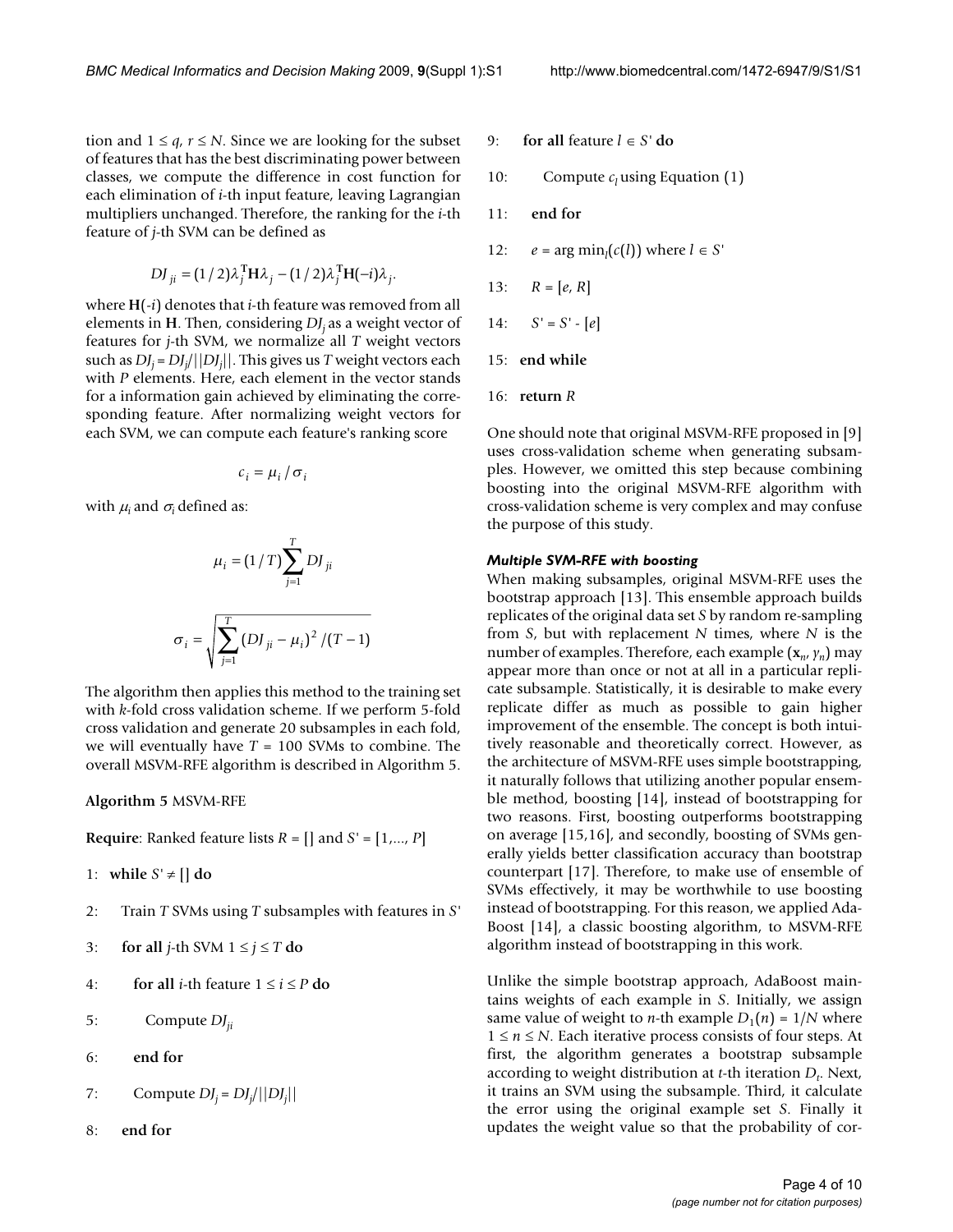rectly classified examples is decreased while that of incorrect ones is increased. This update procedure makes next bootstrap pick more incorrectly classified examples, i.e. difficult-to-classify examples than easy-to-classify ones. The iterative re-sampling procedure MAKE\_SUBSAMPLES() using AdaBoost algorithm is described in Algorithm 6.

#### **Algorithm 6** MAKE\_SUBSAMPLE

**Required:** 
$$
S = \{ (\mathbf{x}_n, \gamma_n) \}, D_1(n) = 1/N, n = 1, ..., N;
$$

1: for 
$$
j = 1
$$
 to  $T$  do

- 2: Build a bootstrap  $B_i = \{(\mathbf{x}_n, y_n) | n = 1, ..., N\}$  based on weight distribution *Dj*
- 3: Train a SVM hypothesis *hj* using *Bj*
- $4·$  $\mathbf{p}_j = \sum_{n=1}^N D_j(n)[\gamma_n \neq h_j(\mathbf{x}_n)]$
- 5: **if**  $\geq$  0.5 **then**
- 6: Goto line 2
- 7: **end if**
- 8:  $\alpha_j = (1/2)ln((1-j)/j), \alpha_j \in \mathbb{R}$

9:  $D_{j+1}(n) = (D_j(n)/Z_j) \times \exp(-\alpha_j y_n h_j(\mathbf{x}_n))$  where  $Z_j$  is a normalization factor chosen so that  $D_{i+1}$  also be a probability distribution

#### 10: **end for**

11: **return**  $B_j$ ,  $\alpha_j$  where  $1 \le j \le T$ 

In addition to modifying re-sampling method, we made a change in ranking criterion of original MSVM-RFE. In this MSVM-RFE with Boosting method, the weight vector *DJj* of *j*-th SVM undergoes one more process between normalization and feature ranking score calculation. Since the contribution of each SVM in ensemble to the overall classification accuracy is unique, we multiply another weight factor to the normalized feature weight vector *DJj* . The new weight factor is obtained from the weight of hypothesis classifier calculated during the re-sampling process of AdaBoost. By multiplying this weight <sup>α</sup>*j* to *DJj* , we can grade the overall feature weight more coherently. The overall iterative algorithm of MSVM-RFE with AdaBoost is described in Algorithm 7.

**Algorithm 7** MSVM-RFE with AdaBoost

**Require**: Ranked feature lists *R* = [] and *S'*= [1,..., *P*]

- 1: MAKE\_SUBSAMPLES $(B_t, \alpha_t)$ ;  $t = 1,..., T$
- 2: while  $S' \neq \iint d\theta$
- 3: Train *T* SVMs using  $B_t$ , with features in set *S*<sup> $\prime$ </sup>

4: Compute and normalize *T* weight vectors *DJj* as in MSVM-RFE where  $1 \le j \le T$ 

5: **for**  $j = 1$  to  $T$  **do** 

6: 
$$
DJ_j = DJ_j \times ln(\alpha_j)
$$

- 7: **end for**
- 8: **for all** feature  $l \in S'$  **do**
- 9: Compute the ranking score  $c_l$  using Eq. (1)
- 10: **end for**
- 11:  $e = argmin_l(c_l)$  where  $l \in S'$
- 12:  $R = [e, R]$
- 13:  $S' = S' [e]$
- 14: **end while**
- 15: **return** *R*

Note that we took logarithm of hypothesis weights instead of raw values in order to avoid radical changes in ranking criterion. Since boosting algorithm overfits by nature and SVM, the base classifier, is relatively strong classifier, the error rate of hypothesis increases drastically as iteration in MAKE\_SUBSAMPLES() progresses. We have

| Table 1: Dataset Information |  |
|------------------------------|--|
|------------------------------|--|

| institution  |        | mass      | calcification |           |  |
|--------------|--------|-----------|---------------|-----------|--|
|              | benign | malignant | benign        | malignant |  |
| MGH          | 482    | 365       | 381           | 323       |  |
| WU           | 154    | 115       | 41            | 98        |  |
| <b>WFUSM</b> | 163    | 255       | 188           | 159       |  |
| <b>SHH</b>   | 324    | 380       | 207           | 140       |  |
| total        | 1123   | I I I 5   | 817           | 720       |  |

MGH = Massachussetts General Hospital; WU = Washington University at Saint Louis; WFUSM = Wake Forest University School of Medicine; SHH = Sacred Heart Hospital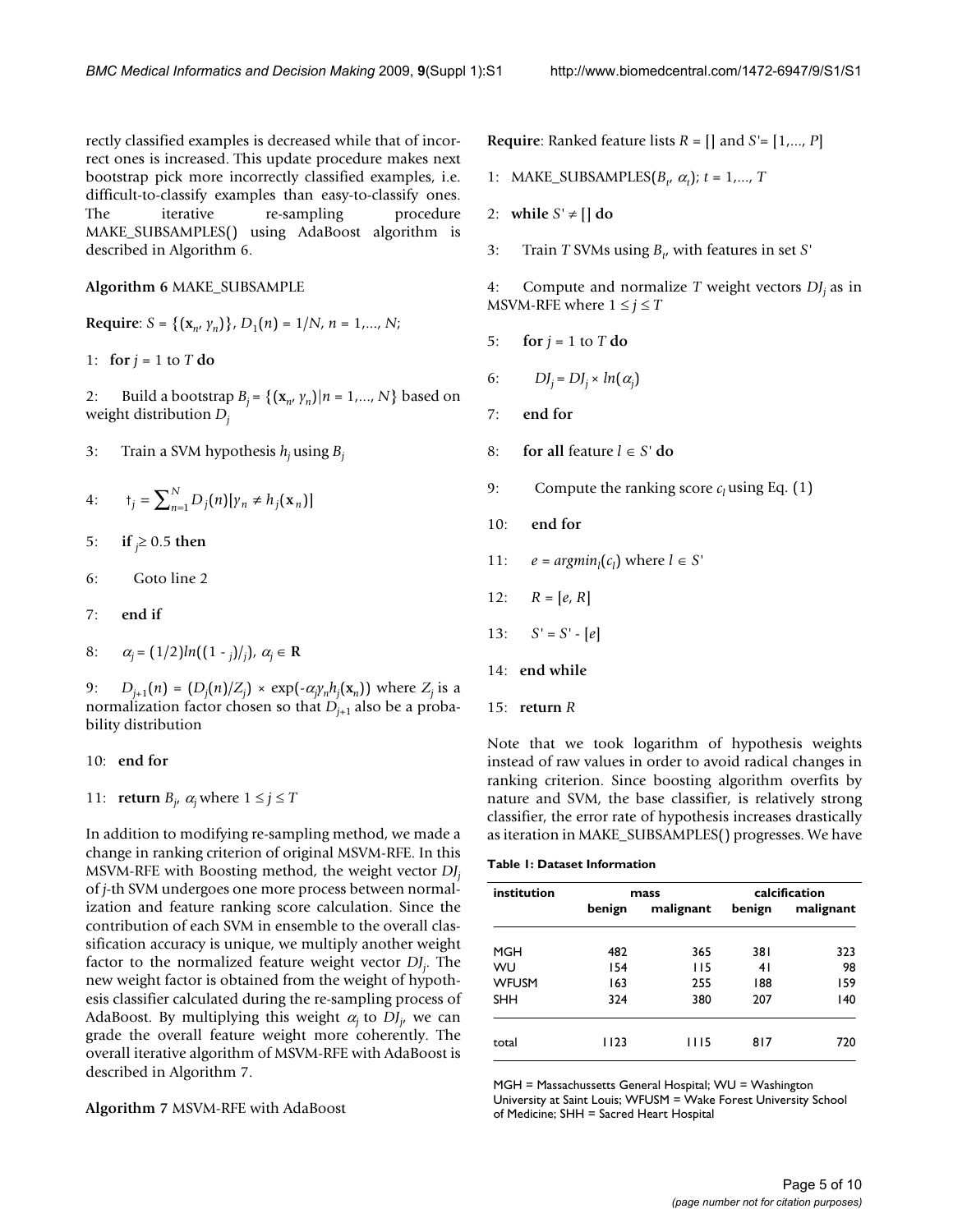| Table 2: BI-RADS mammographic features |  |  |
|----------------------------------------|--|--|
|----------------------------------------|--|--|

| feature type               | description or numeric value                                                                                                                                                                                                    |
|----------------------------|---------------------------------------------------------------------------------------------------------------------------------------------------------------------------------------------------------------------------------|
| mass shape                 | no mass(0), round(1), $oval(2)$ , $lobulated(3)$ , $irregular(4)$                                                                                                                                                               |
| mass margin                | no mass(0), well circumscribed(1), microlobulated(2), obscured(3), ill-defined(4), spiculated(5)                                                                                                                                |
| calcification type         | no calc.(0), milk of calcium-like(1), eggshell(2), skin(3), vascular(4), spherical(5), suture(6), coarse(7), large rod-<br>like(8), round(9), dystrophic(10), punctate(11), indistinct(12), pleomorphic(13), fine branching(14) |
| calcification distribution | no calc.(0), diffuse(1), regional(2), segmental(3), linear(4), clustered(5)                                                                                                                                                     |
| density                    | 1, 2, 3, 4                                                                                                                                                                                                                      |
| assessment                 | 1, 2, 3, 4, 5                                                                                                                                                                                                                   |

density:  $I = sparser, 4 = denser;$ 

witnessed this overfitting problem by preliminary experiment and solved the problem by taking logarithm to the hypothesis weight. Computation time of MSVM-RFE with boosting can also be explained here. From our experiments, we found that there is no significant difference between the original MSVM-RFE and MSVM-RFE with boosting as the number of subsamples generated by MAKE\_SUBSAMPLES() decreases.

Lastly, unlike the conventional boosting algorithm application, we only exploit bootstrap subsamples generated by the algorithm and dismiss trained SVMs for the following reasons:

- We are primarily interested in feature ranking and not the aggregation of weak hypotheses.
- Since we are using SVM-RFE for eventual classification method, this require a certain criterion to pick appropriate number of features from different boosted models.

In preliminary experiments using same number of features and simple majority-voting aggregation, SVM-RFE using boosted models did not show significance in accuracy improvement. However, we could find some evidences that ensemble of SVMs can be useful in mammogram classification.

#### **Results**

In this section, we first describe dataset, features and experimental framework we used. Then we draw results of the experiments including analysis on them.

#### *Dataset*

The DDSM database provides about 2500 mammogram cases that were gathered from 1988 to 1999. Four U.S. medical institutions offered the data to construct DDSM. This includes Massachusetts General Hospital (MGH), Wake Forest University School of Medicine (WFUSM), Sacred Heart Hospital (SHH) and Washington University in St. Louis (WU). All mammogram cases we used in this paper contain one or more abnormalities which can be classified into benign or malignant group following their biopsy results. Table 1 summarizes the statistics of abnormalities from each digitizer type and institution.

Mammogram data from DDSM were gathered and preprocessed through the following steps. First, we extracted meta information from text file in the database. These features are based on Breast Imaging Reporting and Data System (BI-RADS) introduced by the American College of Radiology [18]. Table 2 summarizes these encoded features. We employed a rank ordering system proposed by other group when encoding these features [19]. Next, we computed statistical features that are popular in image processing community. The statistical features are computed using intensity level of pixels in the region of interest in each case. We used same features which are used in

#### **Table 3: Comparison of kernels in terms of maximum Az value of mass dataset**

| kernel type  |         | <b>MGH</b> |         | WU      |         | <b>WUFSM</b> |         | <b>SHH</b> |  |
|--------------|---------|------------|---------|---------|---------|--------------|---------|------------|--|
|              | 8       | 22         | 8       | 22      | 8       | 22           | 8       | 22         |  |
| linear       | 0.90391 | 0.90364    | 0.94571 | 0.92159 | 0.85718 | 0.87159      | 0.97150 | 0.97036    |  |
| <b>RBF</b>   | 0.96664 | 0.88597    | 0.95955 | 0.92540 | 0.91906 | 0.91671      | 0.97404 | 0.95716    |  |
| $\epsilon$   | 10      |            | 10      | 10      | 10      | 10           | 10      | 10         |  |
| $\mathcal V$ | 0.25    | 0.06       | 0.5     | 0.075   | 0.15    | 0.1          | 0.5     | 0.05       |  |

Same tradeoff parameter value *C* is used for both linear and RBF kernels.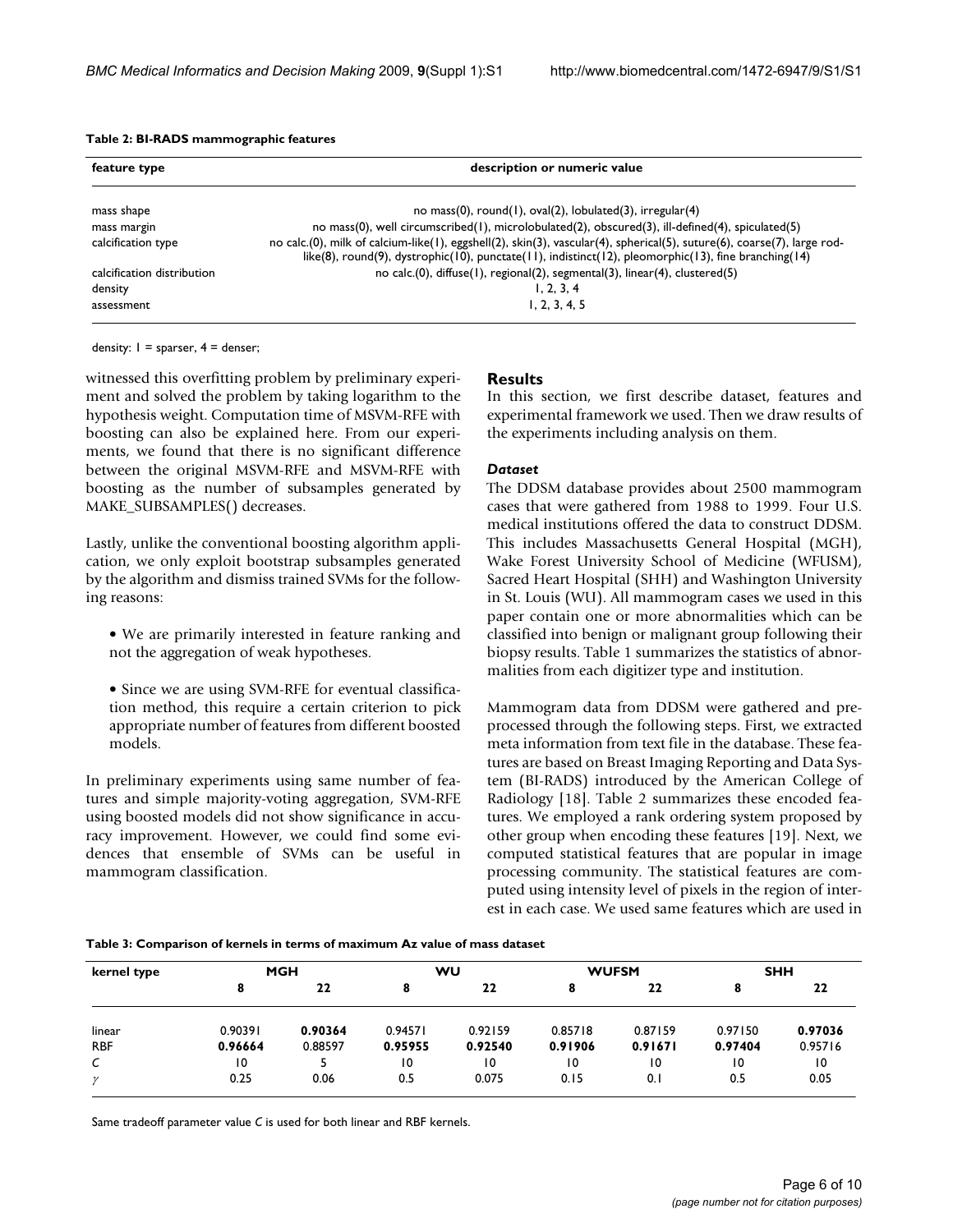| kernel type  |         | <b>MGH</b> |         | WU      |         | <b>WUFSM</b> |         | <b>SHH</b> |  |
|--------------|---------|------------|---------|---------|---------|--------------|---------|------------|--|
|              | 8       | 22         | 8       | 22      | 8       | 22           |         | 22         |  |
| linear       | 0.72686 | 0.72625    | 0.89981 | 0.90870 | 0.74046 | 0.77509      | 0.89603 | 0.92705    |  |
| <b>RBF</b>   | 0.91042 | 0.76826    | 0.99192 | 0.88155 | 0.93625 | 0.89079      | 0.96280 | 0.94826    |  |
| C            |         | 10         |         |         | 10      | 20           | 10      | 10         |  |
| $\mathcal V$ | 1.5     | 0.1        |         | 0.05    | 0.4     | 0.05         | 0.15    | 0.05       |  |

**Table 4: Comparison of kernels in terms of maximum Az value of calcification dataset**

Same tradeoff parameter value *C* is used for both linear and RBF kernels.

another study [6] and the exact formulas are described in [20]. We also normalized these statistical features after extracting because their raw values were too big compared to BI-RADS features and to facilitate SVM to train efficiently with respect to time.

#### *Performance comparison*

In sum, we prepared a total of 16 datasets each with 8 and 22 features, from each mass and calcification lesion of each institution. All SVM-RFE based methods are tested using 5-fold cross validation on each dataset. We computed area under Receiver Operating Characteristic (ROC) curves (*Az*) using the output of SVMs and feature ranking produced by each method.

Before comparing the methods explained in the previous section, we did some preliminary experiments comparing different kernels and parameters to find optimal kernel and parameters. The result of this experiment is summarized in Table 3 and Table 4. We used the best-performing parameter and kernel (radial basis function, or RBF) from this experiment of this study.

The overall performance comparison result is summarized from Table 5 through Table 8. Note that numbers in parenthesis of JOIN methods are cutoff values used. Analyzing the result, it is clear that the MSVM-RFE based methods outperforms baseline classifiers, SVM and other SVM-RFE feature selection methods, ENSEMBLE and JOIN in the majority of cases although SVM-RFE dominated in 4 out of 16 datasets. Comparing the two MSVM-RFE based algorithms, we could find that MSVM-RFE with boosting can achieve better or at least competitive performance especially in datasets with 22 features. In 3 out of 4 mass datasets, MSVM-RFE with boosting outperformed any other methods under consideration. Although the original MSVM-RFE method yielded the best performance in 3 out of 4 calcification datasets, we think the MSVM-RFE with boosting has yet more margin to be

#### **Table 5: Comparison of methods by maximum Az value using 8 features (Mass)**

|                      | т               | <b>MGH</b> | WU      | <b>WFUSM</b> | <b>SHH</b> |
|----------------------|-----------------|------------|---------|--------------|------------|
| <b>SVM</b>           |                 | 0.95821    | 0.97247 | 0.92252      | 0.97401    |
| SVM-RFE              |                 | 0.96218    | 0.97734 | 0.92252      | 0.97401    |
| <b>ENSEMBLE</b>      |                 | 0.72102    | 0.74859 | 0.67307      | 0.94292    |
| JOIN (I)             |                 | 0.77944    | 0.88187 | 0.79655      | 0.92650    |
| JOIN(2)              |                 | 0.72102    | 0.77365 | 0.79200      | 0.90262    |
| JOIN(3)              |                 | 0.72102    | 0.75484 | 0.79200      | 0.86857    |
| JOIN(4)              |                 | 0.72102    | 0.75484 | 0.75765      | 0.86861    |
| JOIN(5)              |                 | 0.72102    | 0.71136 | 0.67307      | 0.73745    |
| MSVM-RFE (bootstrap) | 5               | 0.95821    | 0.97247 | 0.92423      | 0.97401    |
|                      | $\overline{10}$ | 0.95821    | 0.97851 | 0.92288      | 0.97525    |
|                      | 15              | 0.95947    | 0.97457 | 0.92288      | 0.97401    |
|                      | 20              | 0.95947    | 0.97705 | 0.92315      | 0.97401    |
| MSVM-RFE (boost)     | 5               | 0.95821    | 0.97247 | 0.92314      | 0.97401    |
|                      | 10              | 0.95821    | 0.97616 | 0.92426      | 0.97401    |
|                      | 15              | 0.95947    | 0.97247 | 0.92314      | 0.97401    |
|                      | 20              | 0.95947    | 0.97387 | 0.92314      | 0.97401    |

Numbers in parenthesis stands for cutoff value for JOIN method.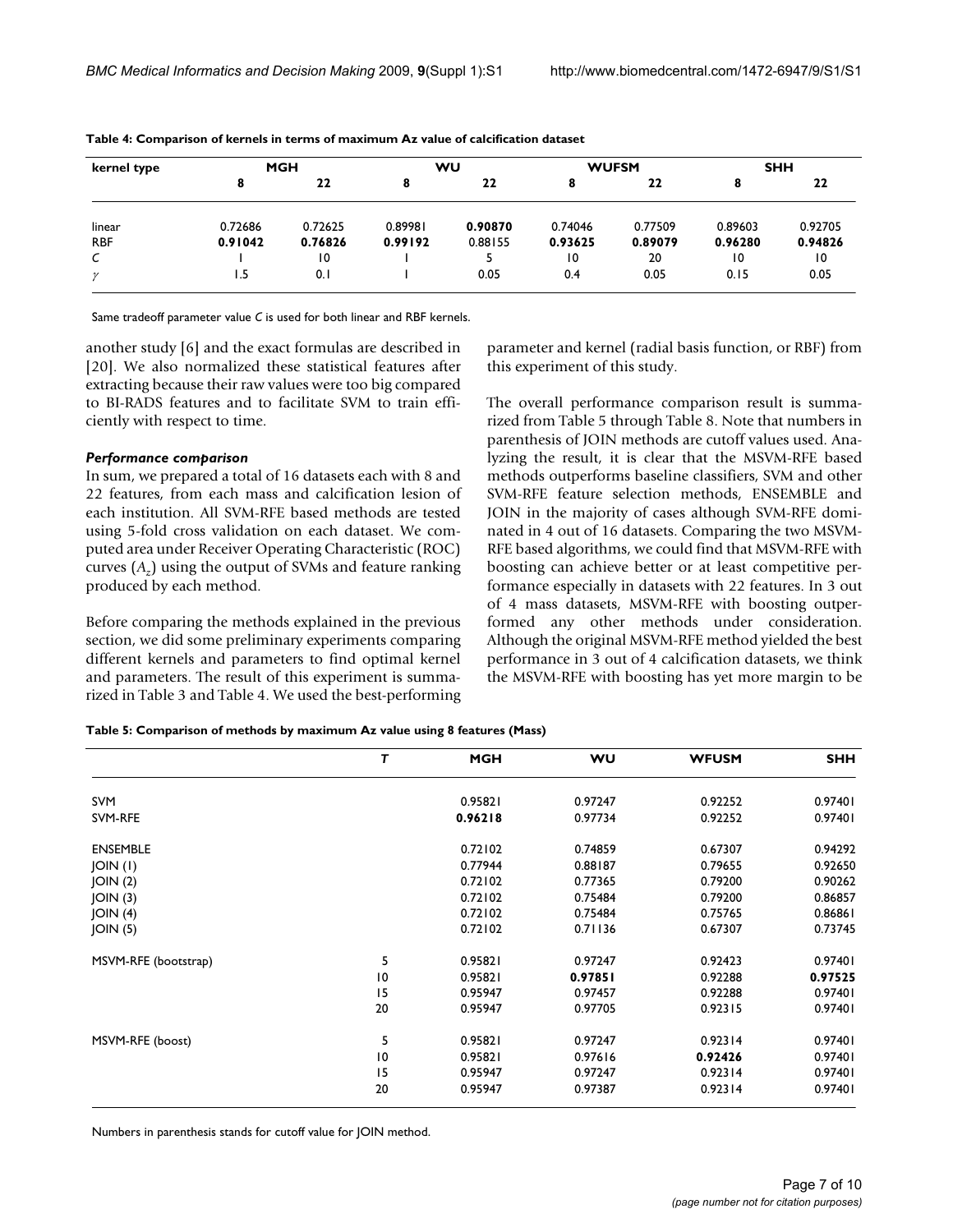|                      | т               | <b>MGH</b> | WU      | <b>WFUSM</b> | <b>SHH</b> |
|----------------------|-----------------|------------|---------|--------------|------------|
| <b>SVM</b>           |                 | 0.91182    | 0.98765 | 0.94690      | 0.96595    |
| SVM-RFE              |                 | 0.91196    | 1.00000 | 0.95100      | 0.96595    |
| <b>ENSEMBLE</b>      |                 | 0.53915    | 0.69512 | 0.56583      | 0.91392    |
| JOIN (I)             |                 | 0.67508    | 0.71655 | 0.83947      | 0.93422    |
| JOIN(2)              |                 | 0.57971    | 0.72941 | 0.76157      | 0.88733    |
| JOIN(3)              |                 | 0.57971    | 0.72941 | 0.62686      | 0.73542    |
| JOIN(4)              |                 | 0.54571    | 0.69512 | 0.62686      | 0.72464    |
| JOIN(5)              |                 | 0.54571    | 0.69512 | 0.54077      | 0.66210    |
| MSVM-RFE (bootstrap) | 5               | 0.91182    | 0.98765 | 0.95326      | 0.97868    |
|                      | 10              | 0.91182    | 0.98765 | 0.95168      | 0.96595    |
|                      | 15              | 0.91182    | 0.98765 | 0.94690      | 0.96757    |
|                      | 20              | 0.91182    | 0.98765 | 0.94690      | 0.97348    |
| MSVM-RFE (boost)     | 5               | 0.91182    | 0.98765 | 0.94690      | 0.96595    |
|                      | $\overline{10}$ | 0.91182    | 0.99259 | 0.94690      | 0.96595    |
|                      | 15              | 0.91182    | 0.99429 | 0.94690      | 0.96595    |
|                      | 20              | 0.91182    | 0.98765 | 0.94690      | 0.96595    |

**Table 6: Comparison of methods by maximum Az value using 8 features (Calcification)**

Numbers in parenthesis stands for cutoff value for JOIN method.

improved as we already mentioned in the previous chapter. Any method that can effectively exploit the trained SVMs during feature selection progress may be the future key improvement for MSVM-RFE with boosting.

#### world clinical data, and compared our method with baseline and other feature selection methods using SVM-RFE. Results show that our method outperforms in some cases and is at least competitive to others in other cases. Therefore, it can be a possible alternative to SVM-RFE or the original MSVM-RFE. Future works include investigation of specific methods to effectively combine models trained

#### **Conclusion**

In this paper, a new SVM-RFE based feature selection method was proposed. We conducted experiments on real

**Table 7: Comparison of methods by maximum Az value using 22 features (Mass)**

|                      | т  | <b>MGH</b> | <b>WU</b> | <b>WFUSM</b> | <b>SHH</b> |
|----------------------|----|------------|-----------|--------------|------------|
| SVM                  |    | 0.88805    | 0.93642   | 0.92474      | 0.94998    |
| SVM-RFE              |    | 0.88849    | 0.94173   | 0.93037      | 0.94998    |
| <b>ENSEMBLE</b>      |    | 0.81490    | 0.90299   | 0.80317      | 0.86155    |
| JOIN (I)             |    | 0.86728    | 0.92278   | 0.87638      | 0.90789    |
| JOIN(2)              |    | 0.83034    | 0.93886   | 0.89597      | 0.85132    |
| JOIN(3)              |    | 0.75098    | 0.87312   | 0.82694      | 0.83834    |
| JOIN(4)              |    | 0.74270    | 0.74262   | 0.66948      | 0.83834    |
| JOIN(5)              |    | 0.68776    | 0.71316   | 0.66948      | 0.80802    |
| MSVM-RFE (bootstrap) | 5  | 0.89720    | 0.93729   | 0.92664      | 0.95087    |
|                      | 10 | 0.88833    | 0.93666   | 0.92972      | 0.95016    |
|                      | 15 | 0.89920    | 0.93746   | 0.93000      | 0.95076    |
|                      | 20 | 0.89014    | 0.94290   | 0.92986      | 0.95066    |
| MSVM-RFE (boost)     | 5  | 0.88993    | 0.93987   | 0.93581      | 0.94998    |
|                      | 10 | 0.88805    | 0.94315   | 0.92812      | 0.94998    |
|                      | 15 | 0.89092    | 0.94204   | 0.92789      | 0.94998    |
|                      | 20 | 0.88805    | 0.94197   | 0.92758      | 0.95245    |

Numbers in parenthesis stands for cutoff value for JOIN method.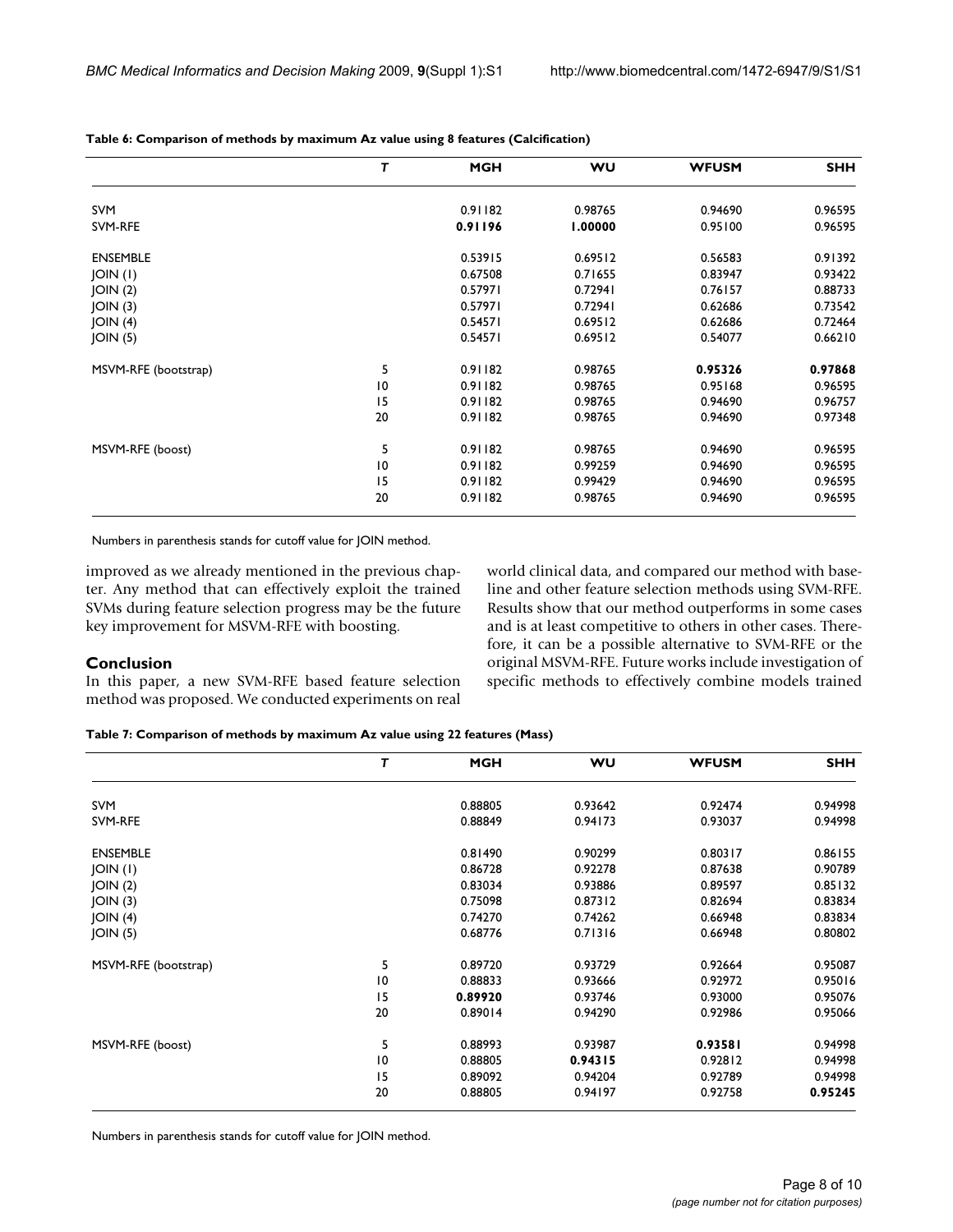|                      | т  | <b>MGH</b> | <b>WU</b> | <b>WFUSM</b> | <b>SHH</b> |
|----------------------|----|------------|-----------|--------------|------------|
| <b>SVM</b>           |    | 0.77497    | 0.91710   | 0.89738      | 0.94945    |
| SVM-RFE              |    | 0.77497    | 0.93436   | 0.89859      | 0.95332    |
| <b>ENSEMBLE</b>      |    | 0.68951    | 0.76647   | 0.72650      | 0.85677    |
| JOIN (I)             |    | 0.75259    | 0.92326   | 0.81433      | 0.91352    |
| JOIN(2)              |    | 0.72296    | 0.82307   | 0.72987      | 0.80400    |
| JOIN(3)              |    | 0.70815    | 0.76647   | 0.70059      | 0.67598    |
| JOIN(4)              |    | 0.58656    | 0.69779   | 0.65667      | 0.55964    |
| JOIN(5)              |    | 0.53520    | 0.63858   | 0.65667      | 0.51203    |
| MSVM-RFE (bootstrap) | 5  | 0.77497    | 0.91710   | 0.89988      | 0.95379    |
|                      | 10 | 0.77826    | 0.91710   | 0.89786      | 0.95330    |
|                      | 15 | 0.77497    | 0.92193   | 0.89738      | 0.95250    |
|                      | 20 | 0.77497    | 0.93305   | 0.90507      | 0.95267    |
| MSVM-RFE (boost)     | 5  | 0.77727    | 0.92097   | 0.89848      | 0.94945    |
|                      | 10 | 0.77497    | 0.93063   | 0.90108      | 0.95292    |
|                      | 15 | 0.77497    | 0.92352   | 0.90133      | 0.95136    |
|                      | 20 | 0.77497    | 0.92105   | 0.89957      | 0.95256    |

**Table 8: Comparison of methods by maximum Az value using 22 features (Calcification)**

Numbers in parenthesis stands for cutoff value for JOIN method.

during the feature selection process and ways to combine feature subsets generated from individual SVM-RFE instances.

#### **Competing interests**

The authors declare that they have no competing interests.

#### **Authors' contributions**

SY carried out the study, designed and implemented the algorithms, conducted experiments and drafted this manuscript. SK supervised and instructed all research progress, and participated in the algorithm design and critical analysis of results. Both authors read and approved the final manuscript.

#### **Acknowledgements**

The work of SK was supported by the Special Research Grant of Sogang University 200811028.01.

This article has been published as part of *BMC Medical Informatics and Decision Making* Volume 9, Supplement 1, 2009: 2008 International Workshop on Biomedical and Health Informatics. The full contents of the supplement are available online at [http://www.biomedcentral.com/1472-6947/](http://www.biomedcentral.com/1472-6947/9?issue=S1) [9?issue=S1.](http://www.biomedcentral.com/1472-6947/9?issue=S1)

#### **References**

- 1. American Cancer Society: **Cancer Facts and Figures.** *American Cancer Society, 250 Williams Street, NW, Atlanta, GA*; 2008.
- 2. Elmore J, Armstrong K, Lehman C, Fletcher S: **Screening for breast cancer.** *The Journal of the American Medical Association* 2005, **293:**1245-1256.
- 3. Lo J, Bilska-Wolak A, Baker J, Tourassi G, Floyd C, Markey M: **Computer-Aided Diagnosis in breast imaging: Where do we go after detection?** In *Recent Advances in Breast Imaging, Mammography*

*and Computer-Aided Diagnosis of Breast Cancer* Edited by: *Suri J, Rangayyan R*. *SPIE Press*; 2006:871-900.

- 4. Fischer E, Lo J, Markey M: **Bayesian networks of BI-RADS descriptors for breast lesion classification.** *Proc of the 26th IEEE EMBS, San Francisco, CA, USA* 2004, **2:**3031-3034.
- 5. Wei L, Yang Y, Nishikawa R, Jiang Y: **[A Study on Several Machine-](http://www.ncbi.nlm.nih.gov/entrez/query.fcgi?cmd=Retrieve&db=PubMed&dopt=Abstract&list_uids=15754987)[Learning Methods for Classification of Malignant and Benign](http://www.ncbi.nlm.nih.gov/entrez/query.fcgi?cmd=Retrieve&db=PubMed&dopt=Abstract&list_uids=15754987) [Clustered Microcalcifications.](http://www.ncbi.nlm.nih.gov/entrez/query.fcgi?cmd=Retrieve&db=PubMed&dopt=Abstract&list_uids=15754987)** *IEEE Transactions on Medical Imaging* 2005, **24:**371-380.
- 6. Panchal R, Verma B: **Characterization of Breast Abnormality Patterns in Digital Mammograms Using Auto-associator Neural Network.** In *ICONIP (3), Volume 4234 of Lecture Notes in Computer Science* Edited by: *King I, Wang J, Chan L, Wang DL*. *Springer*; 2006:127-136.
- 7. Land WH Jr, Mckee D, Velazquez R, Wong L, Lo J, Anderson F: **Application of Support Vector Machines to breast cancer screening using mammogram and clinical history data.** *Proc SPIE, Volume 5032 of Medical Imaging 2003: Image Processing* 2003:546-556.
- 8. Guyon I, Weston J, Barnhill S, Vapnik V: Gene Selection for Can**cer Classification using Support Vector Machines.** *Machine Learning* 2002, **46(1-3):**389-422.
- 9. Duan K, Rajapakse J, Wang H, Azuaje F: **[Multiple SVM-RFE for](http://www.ncbi.nlm.nih.gov/entrez/query.fcgi?cmd=Retrieve&db=PubMed&dopt=Abstract&list_uids=16220686) [gene selection in cancer classification with expression data.](http://www.ncbi.nlm.nih.gov/entrez/query.fcgi?cmd=Retrieve&db=PubMed&dopt=Abstract&list_uids=16220686)** *IEEE Transactions on Nanobioscience* 2005, **4(3):**228-234.
- 10. Jong K, Marchiori E, Sebag M, Vaart A van der: **Feature selection in proteomic pattern data with support vector machines.** *Proceedings of the 2004 IEEE Symposium on Computational Intelligence in Bioinformatics and Computational Biology (CIBCB)* 2004:41-48.
- 11. Heath M, Bowyer K, Kopans D, Moore R, Kegelmeyer W: **The Digital Database for Screening Mammography.** In *Proc of the 5th IWDM* Edited by: *Yaffe M*. *Medical Physics Publishing*; 2001:212-218.
- 12. LeCun Y, Denker JS, Solla SA: **Optimal Brain Damage.** In *Advances in Neural Information Processing Systems Morgan Kaufmann*; 1990:598-605.
- 13. Efron B: **Bootstrap Methods: Another Look at the Jackknife.** *The Annals of Statistics* 1979, **7:**1-26.
- 14. Freund Y, Schapire RE: **A Decision-Theoretic Generalization of On-Line Learning and an Application to Boosting.** *Journal of Computer and System Sciences* 1997, **55:**119-139.
- Bauer E, Kohavi R: An Empirical Comparison of Voting Classi**fication Algorithms: Bagging, Boosting, and Variants.** *Machine Learning* 1999, **36(1-2):**105-139.